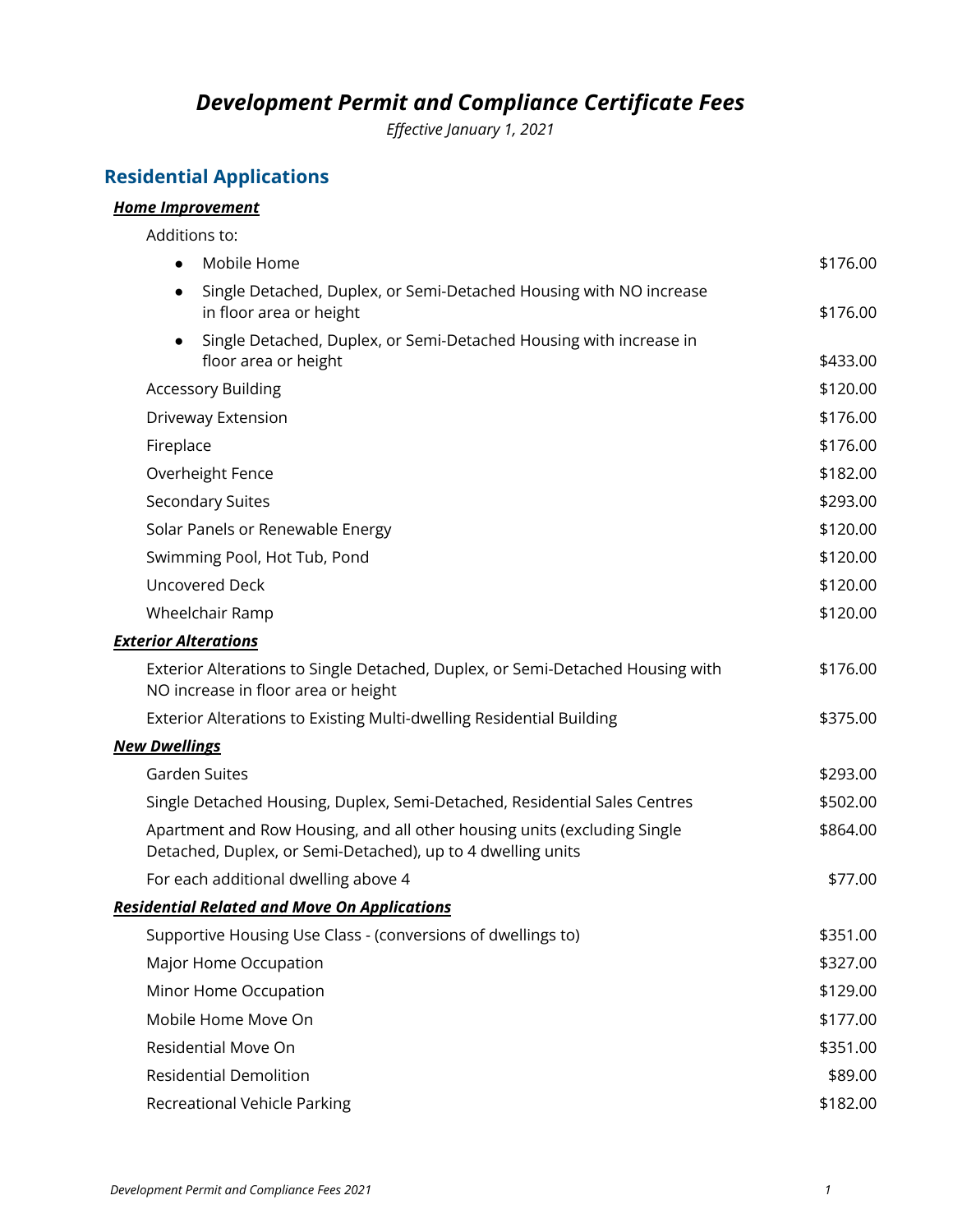# **Commercial, Industrial, Institutional, Mixed Use Applications**

### *New or Additions to Existing Buildings*

| Gross Floor Area up to 500 square meters (5,381.95 sq. ft.)                                                                            | \$1,080.00 |
|----------------------------------------------------------------------------------------------------------------------------------------|------------|
| Each additional 100 square meters (1,076.39 sq. ft.) of Gross Floor Area or<br>part thereof in commercial portion                      | \$110.00   |
| Cannabis Retail Sales and Cannabis Production and Distribution as a<br><b>General Industrial Building</b>                              | \$5,600.00 |
| <b>Mixed Use Buildings</b>                                                                                                             |            |
| Gross Floor Area up to 500 square meters (5,381.95 sq. ft.) in commercial<br>portion and up to 4 dwelling units in residential portion | \$1,913.00 |
| Each additional 100 square meters of Gross Floor Area or part thereof in<br>commercial portion                                         | \$110.00   |
| Each additional dwelling unit in residential portion                                                                                   | \$77.00    |
| <b>Change of Use</b>                                                                                                                   |            |
| <b>Child Care Services</b>                                                                                                             | \$375.00   |
| Discretionary Use                                                                                                                      | \$528.00   |
| Permitted Use or Uses in Direct Control Districts                                                                                      | \$375.00   |
| Cannabis Retail sales or Cannabis Production and Distribution (including<br>ones proposed as new construction)                         | \$5,600.00 |
| Non-Accessory Parking                                                                                                                  | \$864.00   |
| <b>General</b>                                                                                                                         |            |
| Carnival                                                                                                                               | \$280.00   |
| Christmas Tree Lot                                                                                                                     | \$280.00   |
| <b>Commercial Demolition</b>                                                                                                           | \$89.00    |
| Commercial Move On                                                                                                                     | \$911.00   |
| Exterior alterations or renovations to existing commercial buildings/site                                                              | \$375.00   |
| Outdoor Patio, Special Events, Temporary Garden Greenhouse, Garden<br>Centre, Solar Panels                                             | \$375.00   |
| Satellite Signal Receiving Antenna, Satellite Dish, Amateur Radio Antennae<br>and Support Structures                                   | \$195.00   |
| Sidewalk Cafe (5 years)                                                                                                                | \$528.00   |
| <b>Cell Towers</b>                                                                                                                     |            |
| Freestanding                                                                                                                           | \$3,636.00 |
| Rooftop                                                                                                                                | \$2,716.00 |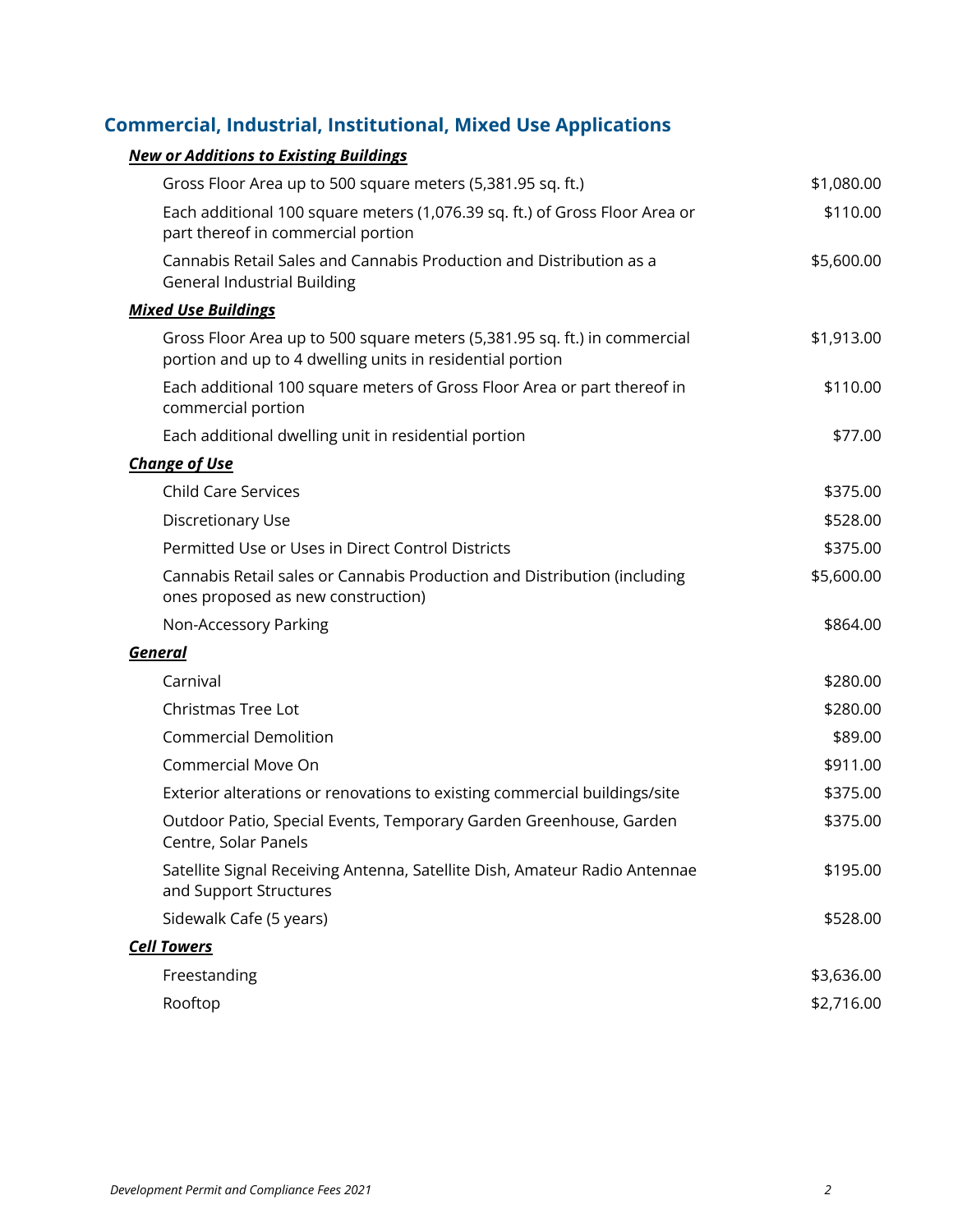## **Other Development Permits & Supporting Services**

#### *Encroachment Applications - Bylaw 12513*

#### *Application Fee*

| Encroachments under 0.05 meters                                   | No charge             |  |  |
|-------------------------------------------------------------------|-----------------------|--|--|
| Applications that do not require circulation                      | \$300.00              |  |  |
| Applications that require circulation                             | \$500.00              |  |  |
| <b>Encroachment Fee</b>                                           |                       |  |  |
| Encroachments onto easements; aerial, canopy or projecting signs  |                       |  |  |
| encroachments                                                     | \$50.00               |  |  |
| Encroachments under 0.05 meters                                   | \$100.00              |  |  |
| Encroachments under 0.3 meters and under 2 square meters in area  | \$100.00              |  |  |
| Encroachments under 0.3 meters and under 5 square meters in area  | \$350.00              |  |  |
| Encroachments over 0.3 meters and/or over 5 square meters in area |                       |  |  |
|                                                                   | Assessed Value of the |  |  |

Owner's Land, divided by the Area of the Owner's Land, times the Area of the Encroachment

#### *Compliance Certificates and Zoning Confirmation*

| Compliance Certificate - Single Detached, Semi-Detached or Duplex<br>(Regular Service)       | \$136.00 |
|----------------------------------------------------------------------------------------------|----------|
| Compliance Certificate - Single Detached, Semi-Detached or Duplex<br>(Express Service)       | \$269.00 |
| Compliance Certificate - Multi-Family, Commercial, Industrial (Regular<br>Service)           | \$281.00 |
| Compliance Certificate - Multi-Family, Commercial, Industrial (Express<br>Service)           | \$560.00 |
| Compliance Certificate Revision                                                              | \$86.00  |
| Zoning Confirmation Letter (per site)                                                        | \$114.00 |
| Pick-up/Mail Out of Compliance Certificates                                                  | \$25.00  |
| <u>Lot Grading Fee - Bylaw 18093</u>                                                         |          |
| Single Detached Housing                                                                      | \$148.00 |
| Semi-Detached Housing (per dwelling unit)                                                    | \$148.00 |
| Multi-Family housing ***                                                                     | \$240.00 |
| *** Additional fee for each dwelling unit on the first level that contains<br>dwelling units | \$60.00  |
| Any other land use - Minimum fee per hectare                                                 | \$240.00 |
| Re-inspection                                                                                | \$160.00 |
|                                                                                              |          |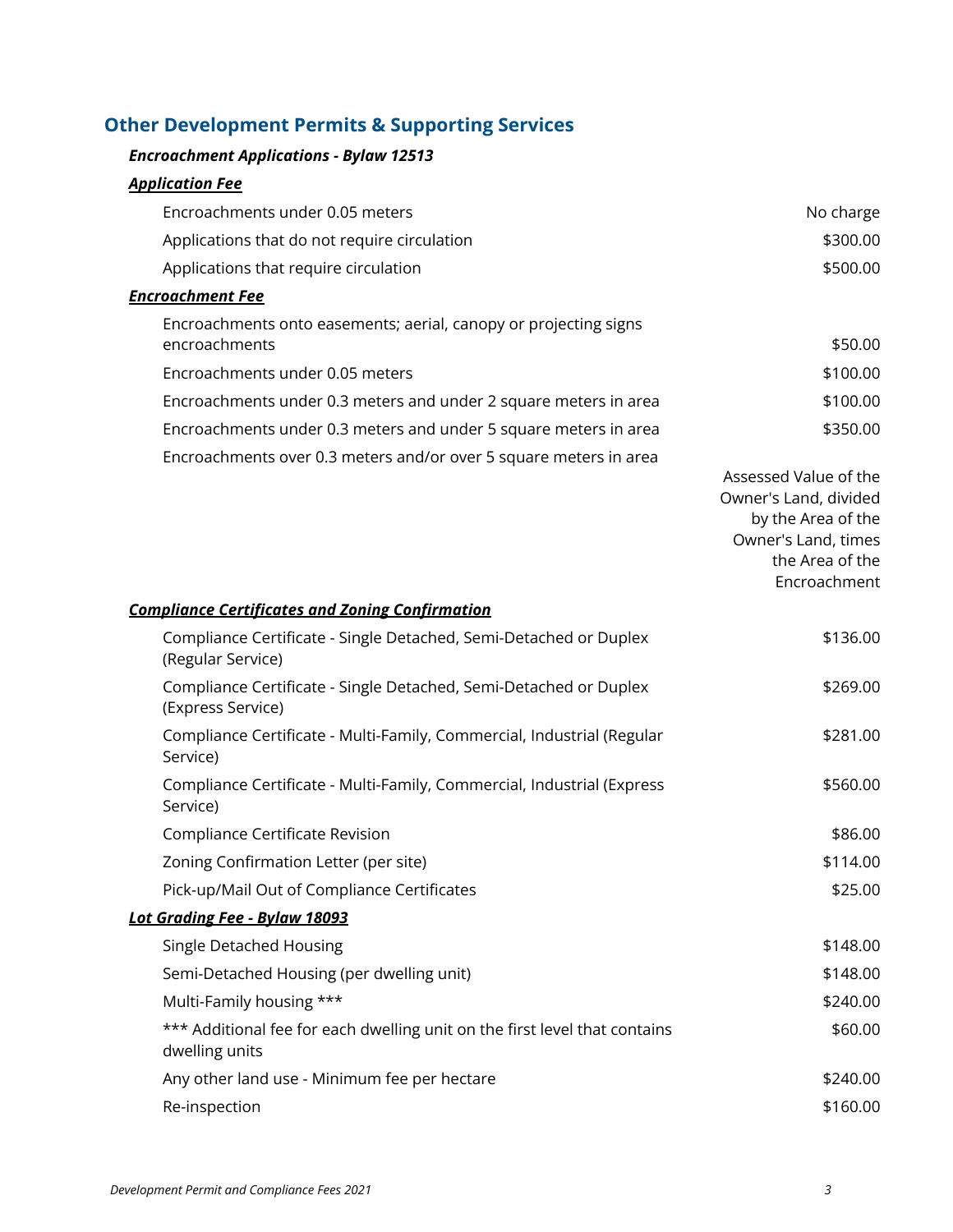### *Sign Developments*

|                          | Digital Signs                                     | \$900.00 |  |
|--------------------------|---------------------------------------------------|----------|--|
|                          | Fascia Signs                                      | \$120.00 |  |
|                          | Permanent, Freestanding, Projecting or Roof Signs | \$375.00 |  |
|                          | Temporary Signs - Valid for 90 days               | \$96.00  |  |
|                          | Temporary Signs - Valid for 365 days              | \$287.00 |  |
|                          | Comprehensive Sign Design                         | \$380.00 |  |
| <b>Urban Agriculture</b> |                                                   |          |  |
|                          | Urban Garden                                      | \$56.00  |  |
|                          | Urban Hen Enclosure                               | \$56.00  |  |
|                          | Urban Indoor Farm                                 | \$280.00 |  |
|                          | Urban Outdoor Farm                                | \$56.00  |  |
|                          |                                                   |          |  |

### **Additional Fees**

| <b>Development Permit Inspections</b>                                                                                                                 |                                   |  |  |  |
|-------------------------------------------------------------------------------------------------------------------------------------------------------|-----------------------------------|--|--|--|
| Residential Development Permits (excluding Row Housing, Stacked Row<br>Housing, and Apartment Housing) for the first two inspections                  | \$211.00                          |  |  |  |
| Other Development Permits for the first two inspections                                                                                               | \$528.00                          |  |  |  |
| <b>Leave as Built &amp; Existing Without Permit</b>                                                                                                   |                                   |  |  |  |
| Development existing without a required Development Permit                                                                                            | Double regular<br>application fee |  |  |  |
| Leave As Built - Accessory Building for House/Other Residential<br><b>Renovations &amp; Additions</b>                                                 | \$114.00                          |  |  |  |
| Leave as Built - Single Detached, Semi-Detached, Duplex                                                                                               | \$170.00                          |  |  |  |
| Leave As Built - Other Development Permits (Multi-Family, Commercial,<br>Industrial)                                                                  | \$393.00                          |  |  |  |
| <b>Pre-Application Meeting</b>                                                                                                                        |                                   |  |  |  |
| Major Development Permits-Commercial, Industrial, Institutional, Mixed<br>Use, and Multi-dwelling Development Applications                            | \$450.00                          |  |  |  |
| Minor Development Permits-New Infill Construction for Single Detached<br>Housing, Semi Detached Housing, Duplex Housing, Garden Suite<br>Applications | \$176.00                          |  |  |  |
| <b>Revision Fees</b>                                                                                                                                  |                                   |  |  |  |
| Minor Amendment to Development Permit - Minor Residential Applications                                                                                | \$114.00                          |  |  |  |
| Minor Amendment to Development Permit - Single Detached,<br>Semi-Detached, Duplex                                                                     | \$170.00                          |  |  |  |
| Minor Amendment to Development Permit - Other (Multi-Family,<br>Commercial, Industrial)                                                               | \$393.00                          |  |  |  |
| Recirculation Fee (for the third and subsequent re-circulations)                                                                                      | 50% original permit<br>fee        |  |  |  |